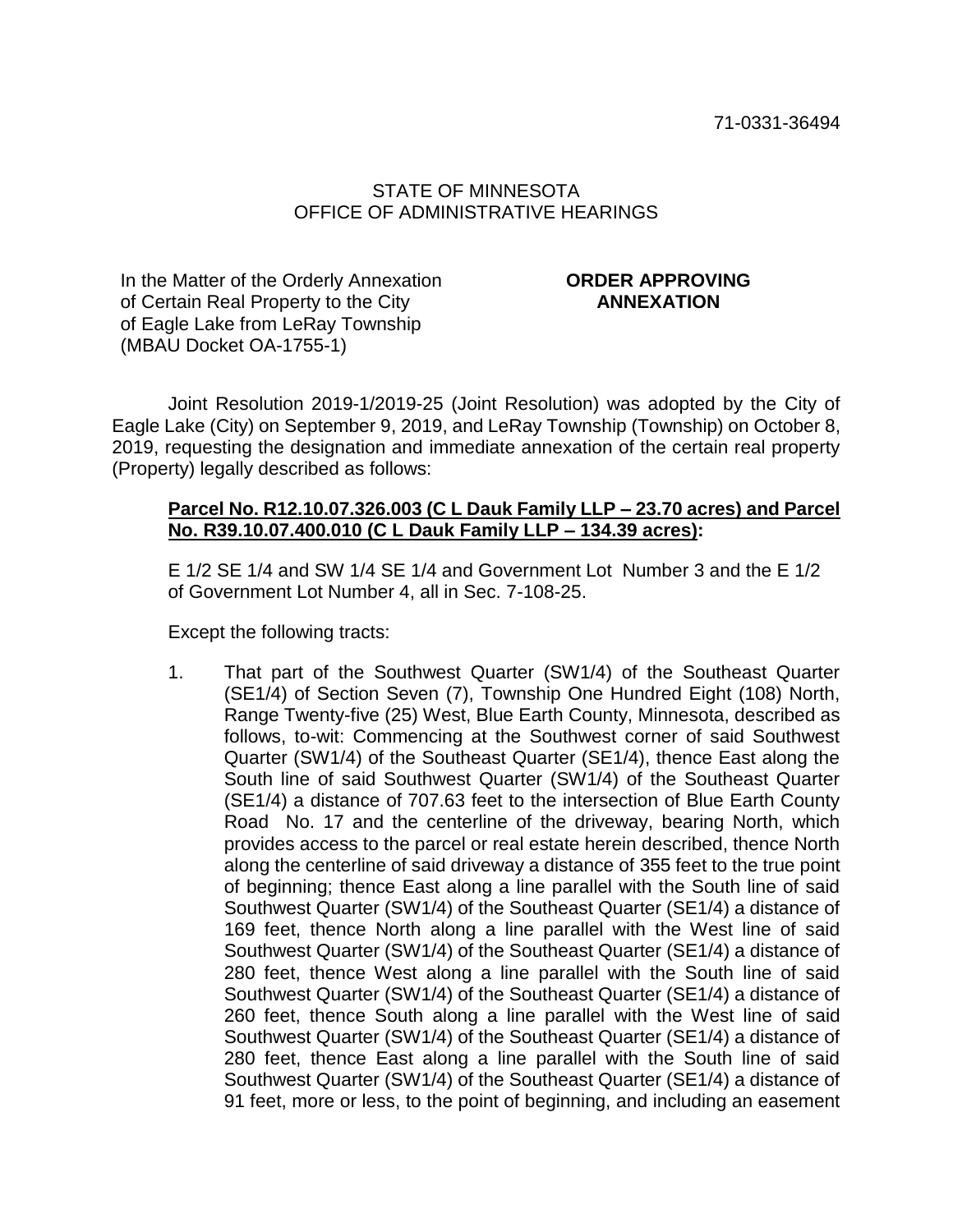to the grantees across the existing driveway for ingress to and egress from the above described tract of land.

- 2. A tract of land located in the Southeast Quarter of Section 7-108-25, described as follows: Commencing at the Northeast corner of the Southeast Quarter of Section 7-108-25, thence Westerly along the Northerly line of said Southeast Quarter 580 feet, thence Southerly and parallel with the Easterly line of said Southeast Quarter 65 feet to the point of beginning of the parcel to be described; thence continuing South, parallel with the East line of said Southeast Quarter 446 feet, thence West 487 feet, thence North 446 feet, thence East 487 feet to the point of beginning, containing 5 acres of land more or less. Together with a permanent access easement for driveway purposes from County Road No. 27, running thence Westerly to the parcel of land described herein.
- 3. Part of the East Half of Government Lot 4 and part of the Southwest Quarter of the Southeast Quarter all in Section 7, Township 108 North, Range 25 West, Blue Earth County, Minnesota, described as: Beginning at the Southeast corner of Government Lot 4; thence South 89 degrees 59 minutes 32 seconds West (assumed bearing) on the South line of Government Lot 4, a distance of 656.45 feet to the Southwest corner of the East Half of Government Lot 4; thence North 00 degrees 04 minutes 14 seconds West on the West line of the East Half of Government Lot 4, a distance of 602.99 feet to the centerline of a 15 foot wide waterway; thence North 55 degrees 44 minutes 19 seconds East on the centerline of said 15 foot waterway, 94.00 feet to the centerline of a 25 foot wide waterway; thence South 80 degrees 01 minutes 41 seconds East, on said centerline, 175.00 feet; thence South 74 degrees 23 minutes 16 seconds East, on said centerline, 217.00 feet; thence South 71 degrees 32 minutes 55 seconds East, on said centerline, 96.00 feet; thence South 62 degrees 42 minutes 36 seconds East, on said centerline, 76.00 feet; thence South 41 degrees 44 minutes 00 seconds East, on said centerline, 64.00 feet; thence South 21 degrees 02 minutes 50 seconds East, on said centerline, 60.00 feet; thence South 02 degrees 54 minutes 11 seconds East, on said centerline, 99.00 feet; thence South 00 degrees 14 minutes 08 seconds West, on said centerline, 120.00 feet; thence South 03 degrees 00 minutes 05 seconds East, on said centerline, 179.52 feet to a point on the South line of the Southeast Quarter of Section 7; thence North 89 degrees 58 minutes 17 seconds West, on said South line, 38.52 feet to the point of beginning. Contains 9.21 acres of land being subject to right-of-way for LeRay Avenue across the southerly boundary and is also subject to and together with any and all easements of record.
- 4. That part of the Southwest Quarter of the Southeast quarter, Section 7, Township 108 North, Range 25 West described as follows;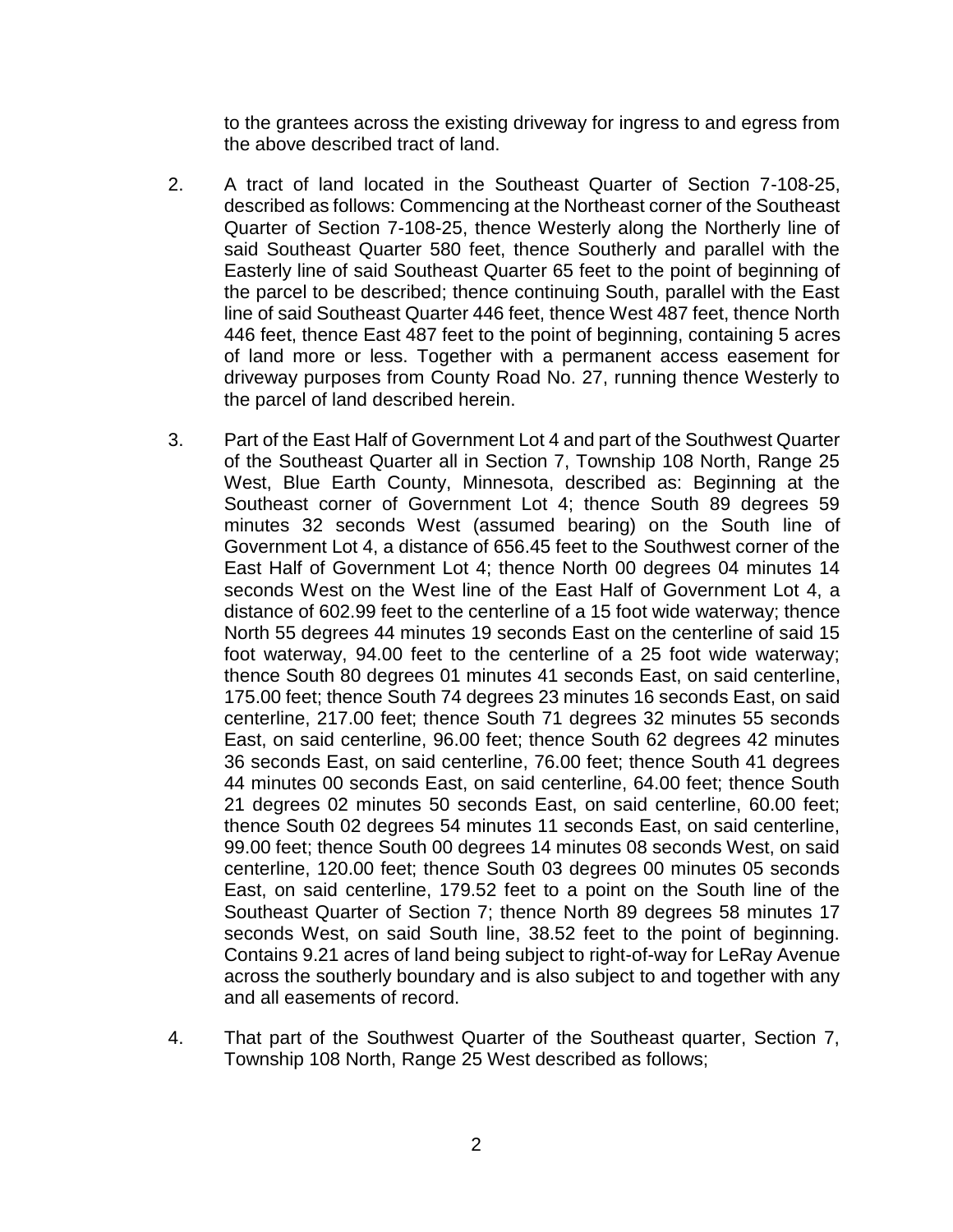Commencing at the southwest corner of said Southwest Quarter of the Southeast Quarter; thence South 89 degrees 58 minutes 17 seconds East, assumed bearing, along the south line of said Southwest Quarter of the Southeast Quarter, 62.56 feet to the point of beginning; thence continuing South 89 degrees 58 minutes 17 seconds East, 502.08 feet to a southerly right of way line of Trunk Highway Number 14; thence North 00 degrees 03 minutes 04 seconds East, along said right of way, 61.58 feet to a point on a 511.37 foot radius curve to the left, having a central angle of 24 degrees 21 minutes 23 seconds and a 215.75 foot chord which bears North 77 degrees 52 minutes 20 seconds East; thence on said curve, also being along said right of way, 217.39 feet; thence North 06 degrees 01 minutes 12 seconds East, along said right of way, 117.38 feet; thence North 48 degrees 02 minutes 38 seconds West, along said right of way, 31.60 feet to the point of curvature of a 2446.48 foot radius curve to the left, having a central angle of 19 degrees, 42 minutes, 18 seconds; thence on the curve, along said right of way, a distance of 841.36 feet; thence South 00 degrees 14 minutes 08 seconds West, 509.61 feet; thence South 03 degrees 00 minutes 05 seconds East, 180.11 feet to the point of beginning. Said parcel's southerly boundary is subject to and together with a roadway easement for County State Aid Highway Number 17 and is subject to and together with any and all other easements of record. Said parcel contains 7.8 acres of land more or less.

- 5. U.S. Trunk Highway #14.
- 6. Any land already within the City limits.

## **Parcel No. R39.10.07.400.005 (James and Darlene Dauk – 0.11 acres):**

That part of the Southeast Quarter (SE1/4) of Section Seven (7), Township One Hundred Eight (108) North, Range Twenty-five (25) West, described as:

Commencing at the Southwest corner of the Southeast Quarter (SE1/4) of Section Seven (7);

thence North 90 degrees 00 minutes 00 seconds East, assumed bearing, along the South line of Section Seven (7), a distance of 707.63 feet;

thence North 0 degrees 00 minutes 00 seconds East 354.55 feet to the point of beginning;

thence North 00 degrees 00 minutes 00 seconds East 169.03 feet;

thence North 90 degrees 00 minutes 00 seconds East 280 feet;

thence South 00 degrees 00 minutes 00 seconds West 260.03 feet;

thence South 90 degrees 00 minutes 00 seconds West 280 feet;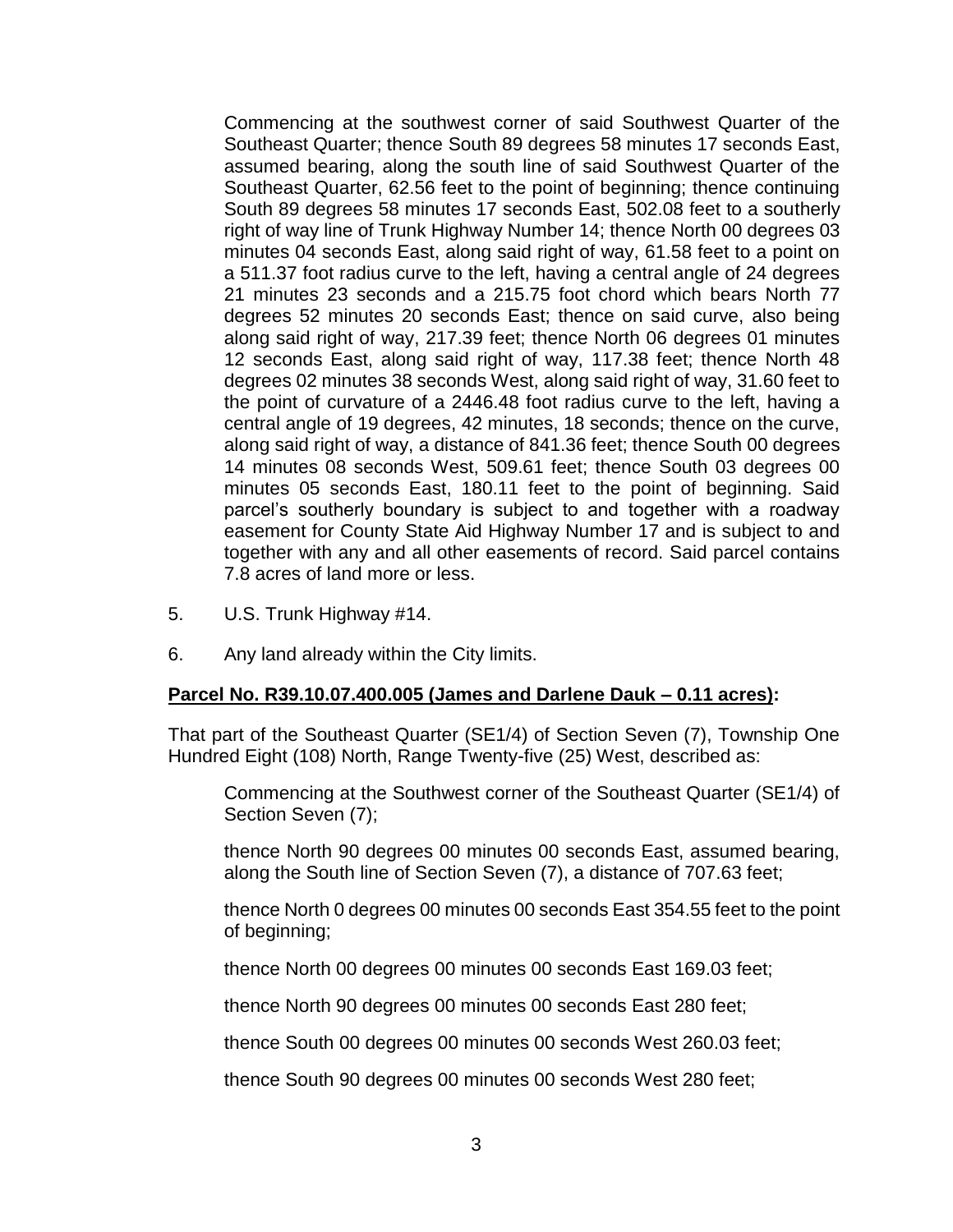thence North 00 degrees 00 minutes 00 seconds East 91 feet, to the point of beginning.

EXCEPTING THEREFROM, 1.56 acres pursuant to Minnesota Department of Transportation Right of Way Plat No. 07-46, according to the plat thereof on file and of record with the Blue Earth County Recorder.

## **Parcel No. R39.10.07.400.006 (James and Darlene Dauk - 5 acres):**

A tract of land located in the Southeast Quarter of Section 7-108-25, described as follows: Commencing at the Northeast corner of the Southeast Quarter of Section 7-108-25, thence Westerly along the Northerly line of said Southeast Quarter 580 feet, thence Southerly and parallel with the Easterly line of said Southeast Quarter 65 feet to the point of beginning of the parcel to be described; thence continuing South, parallel with the East line of said Southeast Quarter 446 feet, thence West 487 feet, thence North 446 feet, thence East 487 feet to the point of beginning, containing 5 acres of land more or less. Together with a permanent access easement for driveway purposes from County Road No. 27, running thence Westerly to the parcel of land described herein.

# **Parcel No. R39.10.07.200.003 (Kopacheck - 92.25 acres less 12 acres):**

The Southeast Quarter of the Northeast Quarter (SE1/4 of NE1/4) and Government Lot 2, all in Section Seven (7), Township One Hundred Eight (108), Range Twenty-five (25), containing 92.25 acres, Blue Earth County, Minnesota.

LESS:

That part of Government Lot 2, Section 7, Township 108 North Range 25 West, Blue Earth County, Minnesota, described as:

Commencing at the East Quarter corner of said Section 7; thence North 00 degrees 40 minutes 01 seconds West, (Minnesota County Coordinate System – Blue Earth County Zone – HARN NAD83 – 1996), along the east line of the Northeast Quarter of said Section 7, a distance of 1316.22 feet to the northeast corner of the Southeast Quarter of the Northeast Quarter of said Section 7; thence South 89 degrees 48 minutes 59 seconds West, along the north line of the Southeast Quarter of the Northeast Quarter of said Section 7 and along the north line of said Government Lot 2, a distance of 2154.83 feet to the southeasterly corner of Schneider Second Subdivision, according to the plat thereof on file and of record with the Blue Earth County Recorder; thence continuing South 89 degrees 48 minutes 59 seconds West, along the south line of said Schneider Second Subdivision, a distance of 25.69 feet to the point of beginning; thence South 35 degrees 19 minutes 33 seconds West, a distance of 1615.37 feet to a point on the south line of said Government Lot 2; thence South 89 degrees 50 minutes 20 seconds West, along said south line, a distance of 90 feet, more or less, to the point of intersection with the easterly water's edge of Eagle Lake; thence northerly, along said water's edge, 1600 feet, more or less, to the point of